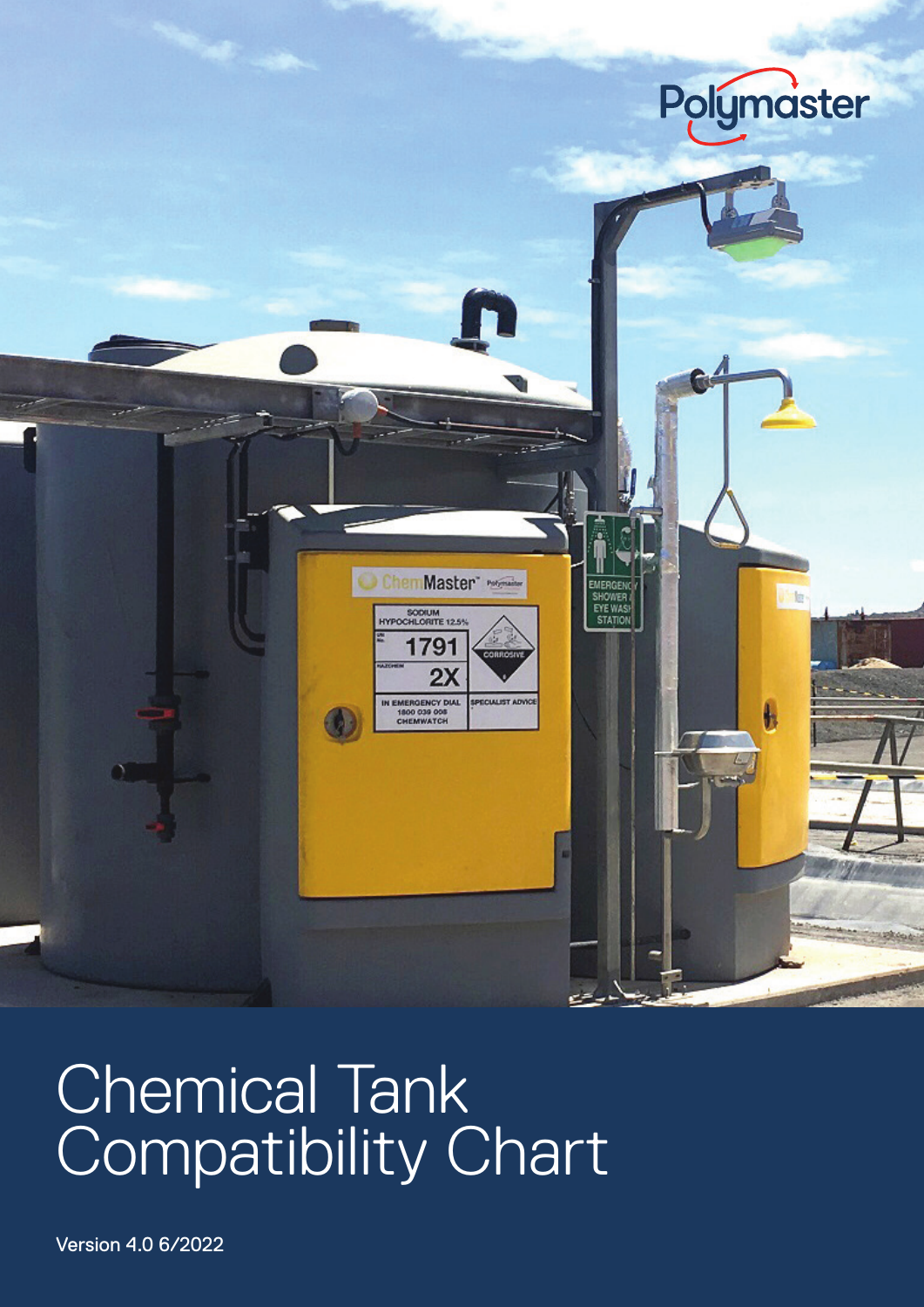This Chemical Compatibility Chart provides a comparison of the chemical resistance of our Specialty Grades of Linear Low-Density Polyethylene, High Density Polyethylene and Polypropylene Polymers in different chemical environments. These specialty polymers were formulated to a wide range of chemicals, including aqueous and oxygenated solvents selected from Standard Reagents List. In addition, some Petroleum based fuel like Diesel and Kerosene, mineral oils, and PFAS were also selected. The concept was to cover the broadest range of chemical environments considered most likely to be encountered in applications using our range of polymers.

#### About Our Test Methods

Material samples were tested in accordance with Environmental Stress-Cracking Resistance (ESCR) - ASTM D1693 and Actual Long-Term Storage Testings. ESCR is the formation of cracks in a material caused by low tensile stress and environmental conditions. The samples are tested by slowly bending the specimens and placing them in a holding clamp. The clamp and specimens are then placed in a test tube and immersed in 100% Igepal. The specimens on multiple test tubes are then sealed and placed in a constant-temperature bath of Triethylene Glycol. These specimens are inspected periodically for signs of cracks and failures. Following these test procedures, the specimens are removed from the chemicals and their physical properties are tested for dimensional changes.



#### Guidance to the Chemical Resistance and Chemical Database

Some chemicals on our Chemical Compatibility Chart are derived from information sources and available database of our selected raw material suppliers. The information from these third-party sources are believed to be reliable.

The information relating to chemical resistance is intended to serve as a general guide. The information listed herein does not consider all variables that can be encountered in actual use. Thus, the intent of the information is to provide guidance for consideration and investigation and shall not be construed as a warranty or representation for which Polymaster Pty Ltd assumes legal liability. It is highly advisable for the customer to determine whether our product is suitable for all variables and or intended use.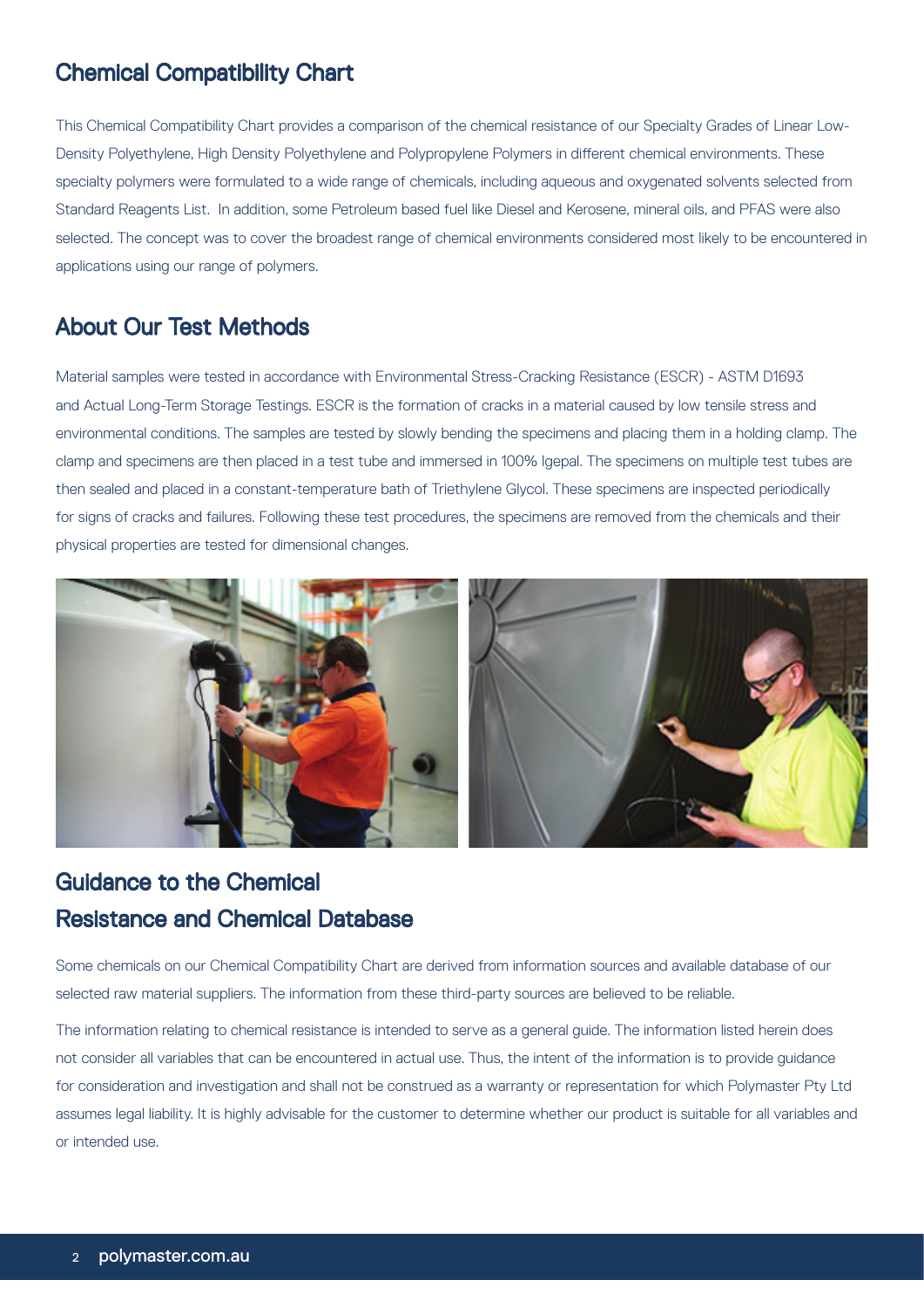| <b>Chemical Name</b>                               | % Concentration | Formula                                            |                     | <b>TANK MATERIAL</b>             |  |
|----------------------------------------------------|-----------------|----------------------------------------------------|---------------------|----------------------------------|--|
|                                                    | % Saturation    |                                                    | Hexene PE<br>(7032) | Chemical Grade PE<br>(7080/7088) |  |
| Adblue                                             | $0 - 100$       | <b>DEF</b>                                         | ✓                   |                                  |  |
| Acetic Acid                                        | $0 - 100$       | $CH3COOH (C2H4O2)$                                 |                     |                                  |  |
| Alum (Potassium Alum<br>Sulphate)                  | $0 - 100$       | $KAI(SO4)2.$ <sub>12</sub> H <sub>2</sub> O        | $\checkmark$        | $\checkmark$                     |  |
| Aluminium Chloride<br>Hydroxide (ACH)              | $0 - 100$       | AICI, H, O                                         |                     |                                  |  |
| Aluminium Polychloride<br>(Polyaluminium Chloride) | $0 - 100$       | (PAC) $\left[A\right]_2$ (OH)nCl <sub>6</sub> -n]m |                     |                                  |  |
| Ammonium Chloride                                  | $0 - 100$       | NH <sub>4</sub> Cl                                 | $\pmb{\times}$      |                                  |  |
| Ammonium Nitrate Solution                          | $0 - 100$       | NH <sub>4</sub> NO <sub>3</sub>                    | $\pmb{\times}$      |                                  |  |
| Ammonia                                            | $0 - 100$       | $NH_{4}OH$                                         | $\pmb{\times}$      |                                  |  |
| Boric Acid (Boracic Acid)                          | $0 - 100$       | BH <sub>3</sub> O <sub>3</sub>                     | $\checkmark$        |                                  |  |
| Calcium Bromide                                    | $0 - 50$        | CaBr <sub>2</sub>                                  | ✓                   |                                  |  |
| Calcium Chloride                                   | $0 - 40$        | CaCl <sub>2</sub>                                  | $\checkmark$        |                                  |  |
| Calcium Hydroxide                                  | $0 - 5$         | $Ca(OH)_{2}$                                       | ✓                   |                                  |  |
| Calcium Nitrate                                    | $0 - 50$        | Ca(NO <sub>3</sub> ) <sub>2</sub>                  | $\checkmark$        |                                  |  |
| Canola Oil (Rapeseed Oil)                          | $0 - 100$       | <b>NA</b>                                          |                     |                                  |  |
| Carbamide (Urea)                                   | $0 - 100$       | CH <sub>4</sub> N <sub>2</sub> O                   | ✓                   |                                  |  |
| Caustic Soda (Sodium<br>Hydroxide/Lye)             | $0 - 100$       | <b>NaOH</b>                                        |                     |                                  |  |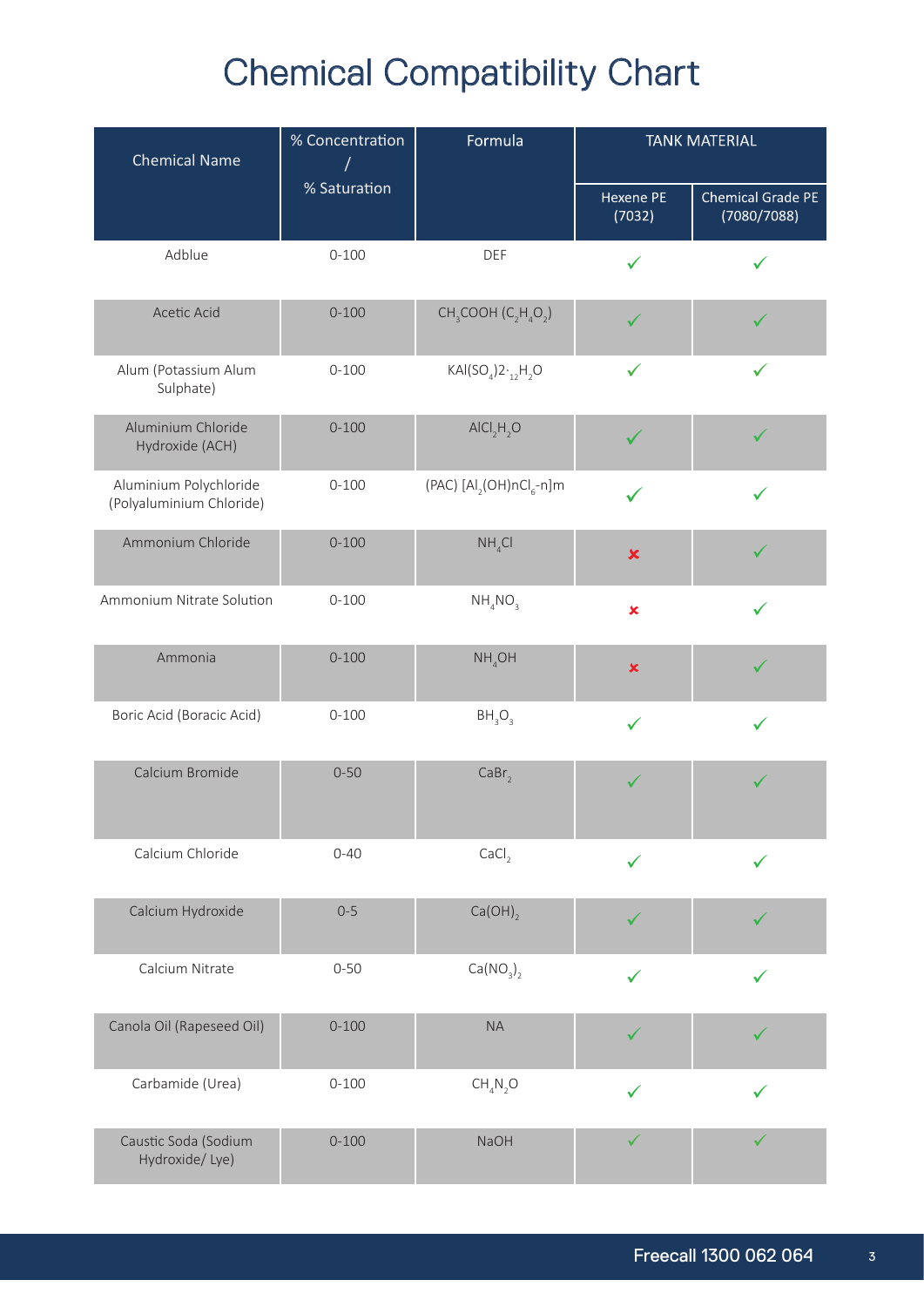| <b>Chemical Name</b>               | % Concentration<br>Formula<br>$\sqrt{ }$ | <b>TANK MATERIAL</b>           |                     |                                  |
|------------------------------------|------------------------------------------|--------------------------------|---------------------|----------------------------------|
|                                    | % Saturation                             |                                | Hexene PE<br>(7032) | Chemical Grade PE<br>(7080/7088) |
| Citric Acid                        | $0 - 100$                                | $C_6H_8O_7$                    | ✓                   |                                  |
| Chromic Acid                       | $0 - 50$                                 | $H_2$ CrO <sub>4</sub>         |                     |                                  |
| Copper Sulphate                    | $0 - 18$                                 | CuSO <sub>4</sub>              | ✓                   | ✓                                |
| Cumene (Isoprophyl<br>Benzene)     | $0 - 100$                                | $C_9H_{12}$                    | $\pmb{\times}$      | $\pmb{\times}$                   |
| Diesel                             | $0 - 100$                                | varies                         | $\checkmark$        | ✓                                |
| Diethylene Glycol                  | $0 - 100$                                | $C_4H_{10}O_3$                 | ✓                   |                                  |
| Epsom Salt (Magnesium<br>Sulphate) | $0 - 100$                                | MgSO <sub>4</sub>              | $\pmb{\times}$      | ✓                                |
| Ethanol                            | $0 - 100$                                | $C_2H_6O$                      | $\pmb{\times}$      | $\pmb{\times}$                   |
| Ethylene Glycol                    | $0 - 100$                                | $C_2H_6O_2$                    | $\checkmark$        | ✓                                |
| Ethylene Oxide                     | $0 - 100$                                | $C_2H_4O$                      | $\checkmark$        |                                  |
| Ferric Chloride                    | $0 - 50$                                 | FECI <sub>3</sub>              |                     |                                  |
| Ferric Sulphate                    | $0 - 50$                                 | $Fe_2(SO_4)_3$                 | ✓                   |                                  |
| Ferrous Chloride                   | $0 - 50$                                 | FeCl <sub>2</sub>              | $\checkmark$        |                                  |
| Fluosilicic Acid                   | $0 - 100$                                | $F_6H_2Si$                     | ✓                   |                                  |
| Formaldehyde                       | $0 - 100$                                | CH <sub>2</sub> O              | $\checkmark$        |                                  |
| Formic Acid (Methanoic<br>Acid)    | $0 - 100$                                | CH <sub>2</sub> O <sub>2</sub> | $\checkmark$        |                                  |
| Glucose                            | $0 - 100$                                | $C_6H_{12}O_6$                 | $\checkmark$        | $\checkmark$                     |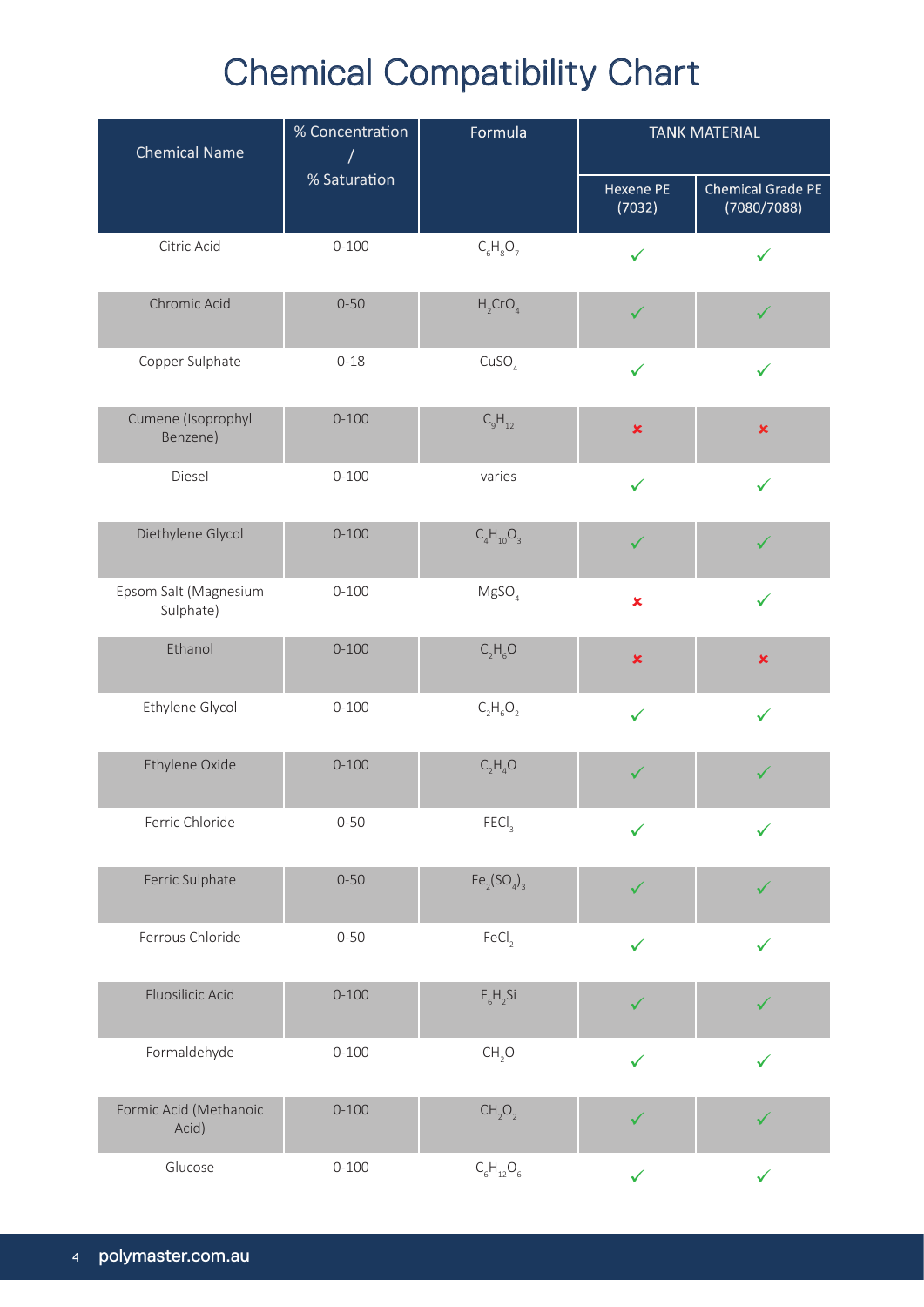| <b>Chemical Name</b>                    | % Concentration<br>Formula<br>$\sqrt{2}$ | <b>TANK MATERIAL</b>           |                     |                                  |
|-----------------------------------------|------------------------------------------|--------------------------------|---------------------|----------------------------------|
|                                         | % Saturation                             |                                | Hexene PE<br>(7032) | Chemical Grade PE<br>(7080/7088) |
| Glycerine                               | $0 - 100$                                | $C_3H_8O_3$                    | $\checkmark$        |                                  |
| Hydrochloric Acid (Muriatic<br>Acid)    | $0 - 100$                                | HCl(aq)                        |                     |                                  |
| Hydrogen Peroxide                       | $0 - 100$                                | $H_2O_2$                       | $\checkmark$        | ✓                                |
| Isobutyl Alcohol                        | $0 - 100$                                | $C_4H_{10}O$                   |                     |                                  |
| Isopropyl Alcohol                       | $0 - 100$                                | $C_3H_8O$                      | $\checkmark$        |                                  |
| Isoprophyl Benzene<br>(Cumene)          | $0 - 100$                                | $C_{9}H_{12}$                  | $\pmb{\times}$      | $\pmb{\times}$                   |
| Kerosene                                | $0 - 100$                                | varies                         | $\pmb{\times}$      | $\pmb{\times}$                   |
| Liquid Detergent                        | $0 - 100$                                | varies                         |                     |                                  |
| Lye (Sodium Hydroxide/<br>Caustic Soda) | $0 - 100$                                | <b>NaOH</b>                    | ✓                   |                                  |
| Magnesium Hydroxide                     | $0 - 50$                                 | $Mg(OH)$ <sub>2</sub>          |                     |                                  |
| Magnesium Sulphate<br>(Epsom Salt)      | $0 - 100$                                | MgSO <sub>4</sub>              | $\pmb{\times}$      |                                  |
| Methanoic Acid (Formic<br>Acid)         | $0 - 100$                                | CH <sub>2</sub> O <sub>2</sub> | ✓                   |                                  |
| Muriatic Acid (Hydrochloric<br>Acid)    | $0 - 100$                                | HCl(aq)                        | ✓                   |                                  |
| Nitric Acid                             | $0 - 100$                                | HNO <sub>3</sub>               | $\pmb{\times}$      |                                  |
| Oleic Acid                              | $0 - 100$                                | $C_{18}H_{34}O_2$              | $\checkmark$        |                                  |
| Olive Oil                               | $0 - 100$                                | varies                         | ✓                   |                                  |
| Oxalic Acid                             | $0 - 100$                                | $C_2H_2O_4$                    | $\checkmark$        | $\checkmark$                     |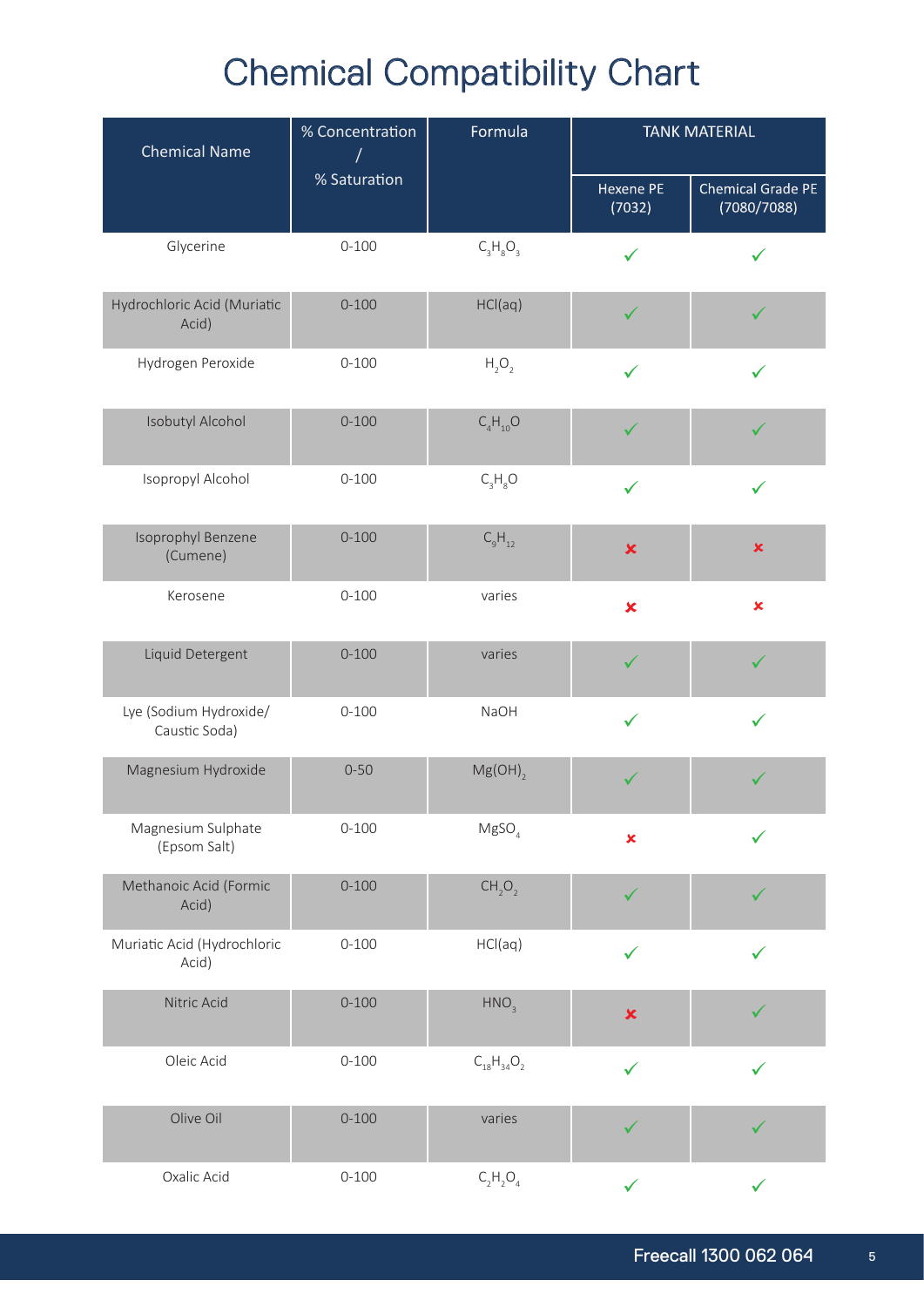| <b>Chemical Name</b>                            | % Concentration<br>Formula |                                 | <b>TANK MATERIAL</b> |                                  |
|-------------------------------------------------|----------------------------|---------------------------------|----------------------|----------------------------------|
|                                                 | % Saturation               |                                 | Hexene PE<br>(7032)  | Chemical Grade PE<br>(7080/7088) |
| Phosphoric Acid                                 | $0 - 100$                  | $H_3PO_4$                       | ✓                    |                                  |
| Potassium Alum Sulphate<br>(Alum)               | $0 - 100$                  | $KAI(SO4)212H2O$                | ✓                    |                                  |
| Potassium Nitrate                               | $0 - 24$                   | KNO <sub>3</sub>                | $\checkmark$         |                                  |
| Potassium Permanganate                          | $0 - 20$                   | KMnO <sub>4</sub>               | $\pmb{\times}$       |                                  |
| Potassium Sulphate                              | $0 - 20$                   | $K_2SO_4$                       | $\checkmark$         |                                  |
| Polyaluminium Chloride<br>(PAC)                 | $0 - 100$                  | $AlnCl(_{3}n-m)(OH)m$           |                      |                                  |
| Propylene Glycol                                | $0 - 100$                  | $C_3H_8O_2$                     |                      | ✓                                |
| Rapeseed Oil (Canola Oil)                       | $0 - 100$                  | <b>NA</b>                       |                      |                                  |
| Salt (Sodium Chloride)                          | $0 - 25$                   | NaCl                            | $\checkmark$         | $\checkmark$                     |
| Smithsonite (Zinc<br>Carbonate)                 | $0 - 100$                  | ZnCO <sub>3</sub>               | ✓                    | ✓                                |
| Soda Ash (Sodium<br>Carbonate)                  | $0 - 25$                   | Na <sub>2</sub> CO <sub>3</sub> |                      |                                  |
| Sodium Bisulphate (Sodium<br>Hydrogen Sulphate) | $0 - 50$                   | $N$ aHSO $_{4}$                 |                      |                                  |
| Sodium Bromide                                  | $0 - 40$                   | NaBr                            | ✓                    |                                  |
| Sodium Carbonate (Soda<br>Ash)                  | $0 - 25$                   | Na <sub>2</sub> CO <sub>3</sub> | ✓                    |                                  |
| Sodium Chloride (Salt)                          | $0 - 25$                   | NaCl                            | ✓                    |                                  |
| Sodium Chlorite                                 | $0 - 40$                   | NaClO <sub>2</sub>              | $\pmb{\times}$       |                                  |
| Sodium Hydrogen Sulphate<br>(Sodium Bisulphate) | $0 - 50$                   | $N$ aHSO $_4$                   |                      |                                  |
| Sodium Hydroxide (Lye/<br>Caustic Soda)         | $0 - 100$                  | NaOH                            |                      |                                  |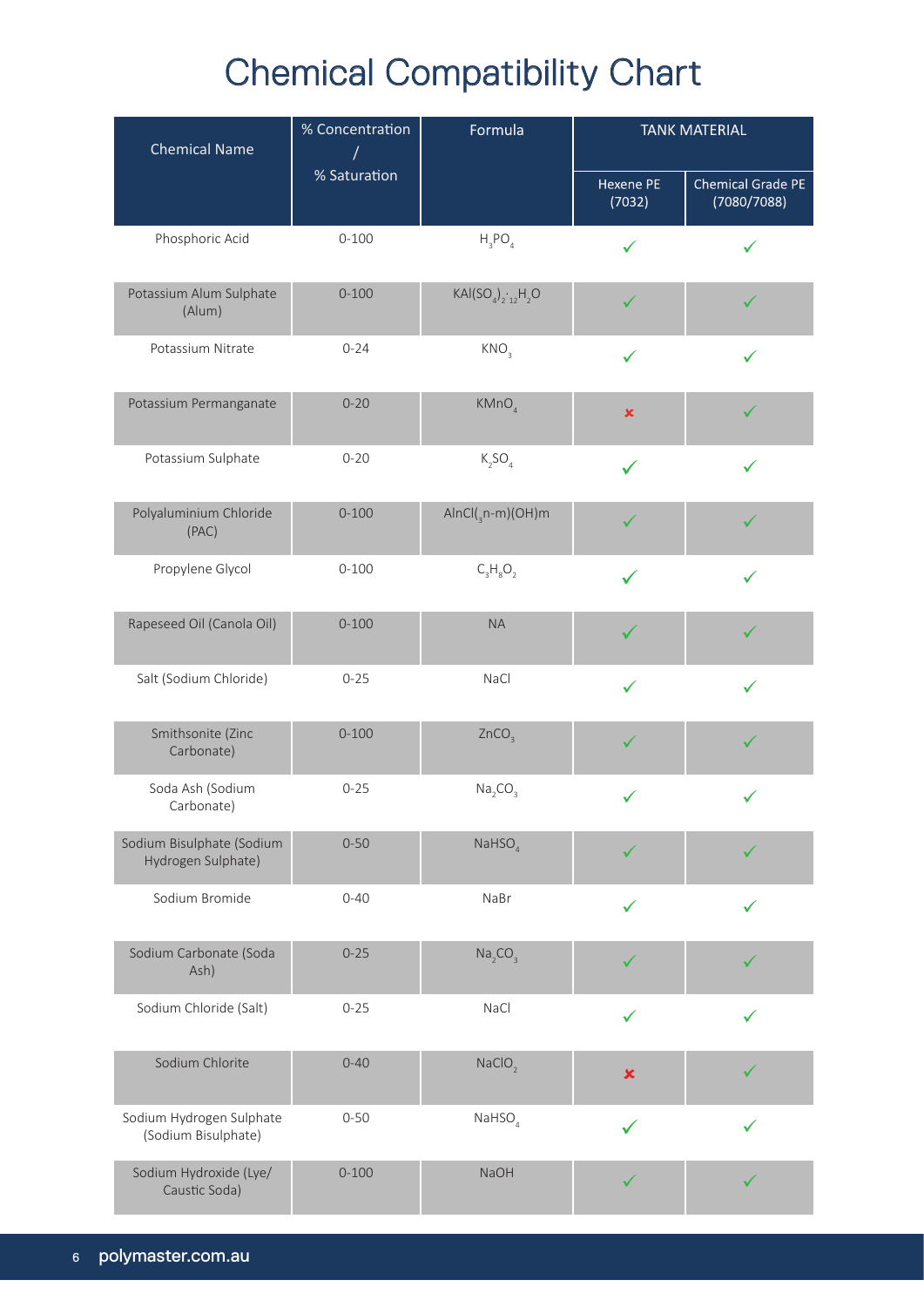| <b>Chemical Name</b>                     | % Concentration<br>Formula | <b>TANK MATERIAL</b>              |                     |                                         |
|------------------------------------------|----------------------------|-----------------------------------|---------------------|-----------------------------------------|
|                                          | % Saturation               |                                   | Hexene PE<br>(7032) | <b>Chemical Grade PE</b><br>(7080/7088) |
| Sodium Hypochlorite                      | $0 - 20$                   | NaOCl                             | $\pmb{\times}$      |                                         |
| Sodium Metasilicate<br>(Sodium Silicate) | $0 - 60$                   | Na <sub>2</sub> SiO <sub>3</sub>  | ✓                   |                                         |
| Sodium Metabisulfite                     | $0 - 100$                  | $Na2S2O5$                         | ✓                   |                                         |
| Sodium Nitrate                           | $0 - 45$                   | NaNO <sub>3</sub>                 | ✓                   |                                         |
| Sodium Nitrite                           | $0 - 40$                   | NANO <sub>2</sub>                 | ✓                   |                                         |
| Sodium Persulphate                       | $0 - 22$                   | $\text{Na}_2\text{S}_2\text{O}_8$ |                     |                                         |
| Sodium Silicate (Sodium<br>Metasilicate) | $0 - 60$                   | Na <sub>2</sub> SiO <sub>3</sub>  | ✓                   |                                         |
| Sulphuric Acid                           | $0 - 30$                   | $H_2SO_4$                         | $\checkmark$        | $\checkmark$                            |
| Sulphuric Acid                           | 30-75                      | $H_2SO_4$                         | $\pmb{\times}$      | $\checkmark$                            |
| Sulphuric Acid                           | 75-98                      | $H_2SO_4$                         | $\pmb{\times}$      | ✓                                       |
| Urea (Carbamide)                         | $0 - 100$                  | CH <sub>4</sub> N <sub>2</sub> O  | $\checkmark$        | ✓                                       |
| Water (Pure)                             | $0 - 100$                  | H, O                              |                     |                                         |
| Zinc Bromide                             | $0 - 50$                   | ZnBr <sub>2</sub>                 | ✓                   | ✓                                       |
| Zinc Carbonate<br>(Smithsonite)          | $0 - 100$                  | ZnCO <sub>3</sub>                 |                     |                                         |
| Zinc Chloride                            | $0 - 65$                   | ZnCl <sub>2</sub>                 |                     |                                         |
| Zinc Oxide                               | $0 - 50$                   | ZnO                               |                     |                                         |
| Zinc Sulphate                            | $0 - 20$                   | ZnSO <sub>4</sub>                 | $\checkmark$        | $\checkmark$                            |